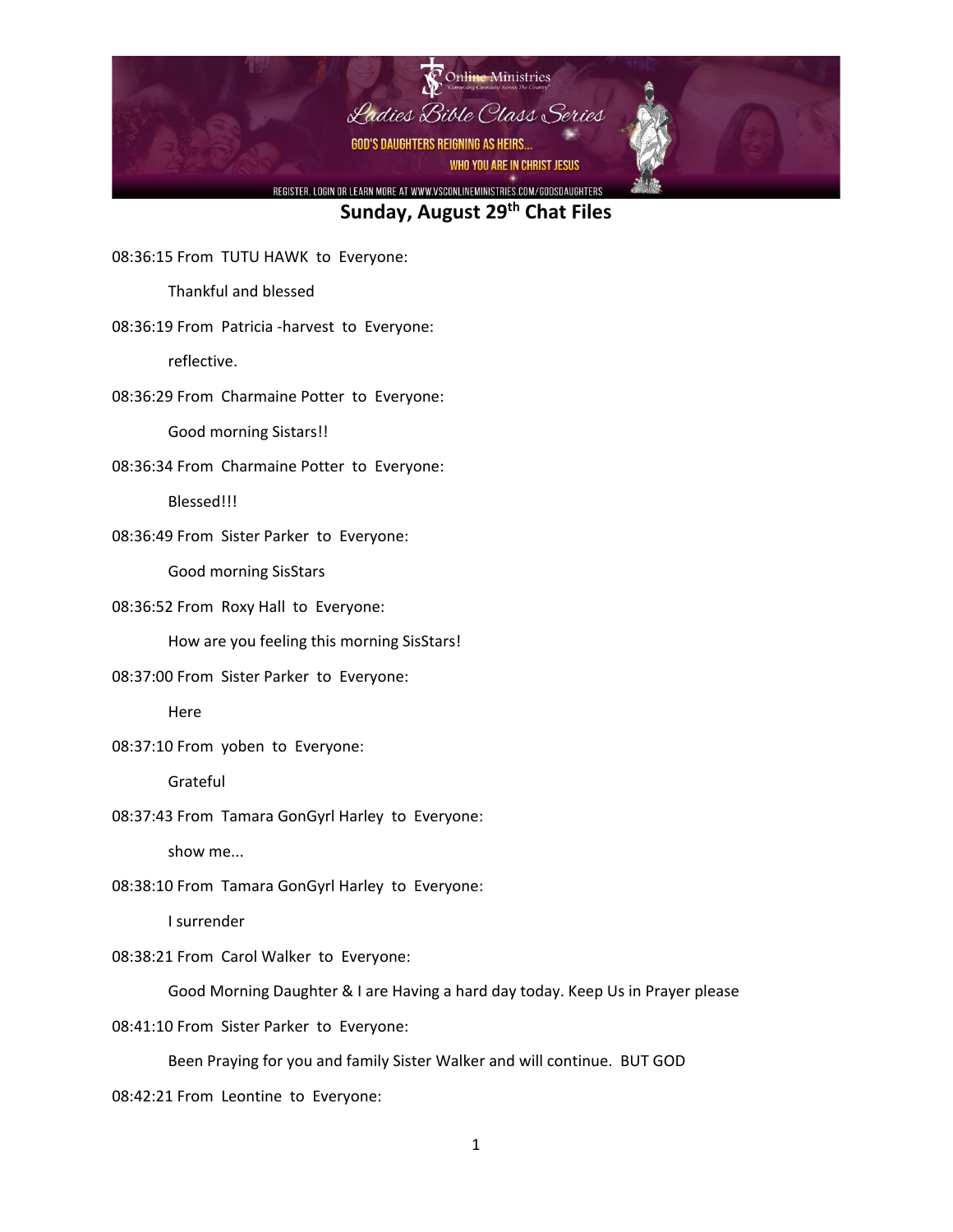

Good morning beautiful sistars, May the GOD of peace rest in your hearts!!!@

08:46:50 From Tamara GonGyrl Harley to Everyone:

amen

08:47:02 From Tamara GonGyrl Harley to Everyone:

thank you sistar ROXY!

08:47:18 From Tamara GonGyrl Harley to Everyone:

Hi momma! : )

08:48:16 From yoben to Everyone:

Good morning SisStar, I thank you for that pray. I truly needed it. I greet you all with a virtual hug and a holy kiss

08:48:28 From Tony and Odette Gruber to Everyone:

Praying for you Roxy and your son!

08:48:31 From Daisy to Everyone:

Please please for all of us remaining in New Orleans from Hurricane IDA. We need your fervent prayer right now. Thank you

08:48:41 From Ruth Womack to Everyone:

Ruth Womack

Good Morning My Sister

08:48:43 From Daisy to Everyone:

Sis Daisy

08:49:01 From Patricia -harvest to Everyone:

Roxy you are in a safe place with us

08:49:29 From Daisy to Everyone:

Sis Daisy in New Orleans, Louisiana

08:50:19 From Alicia Patton to Everyone:

AMENA<del>O</del>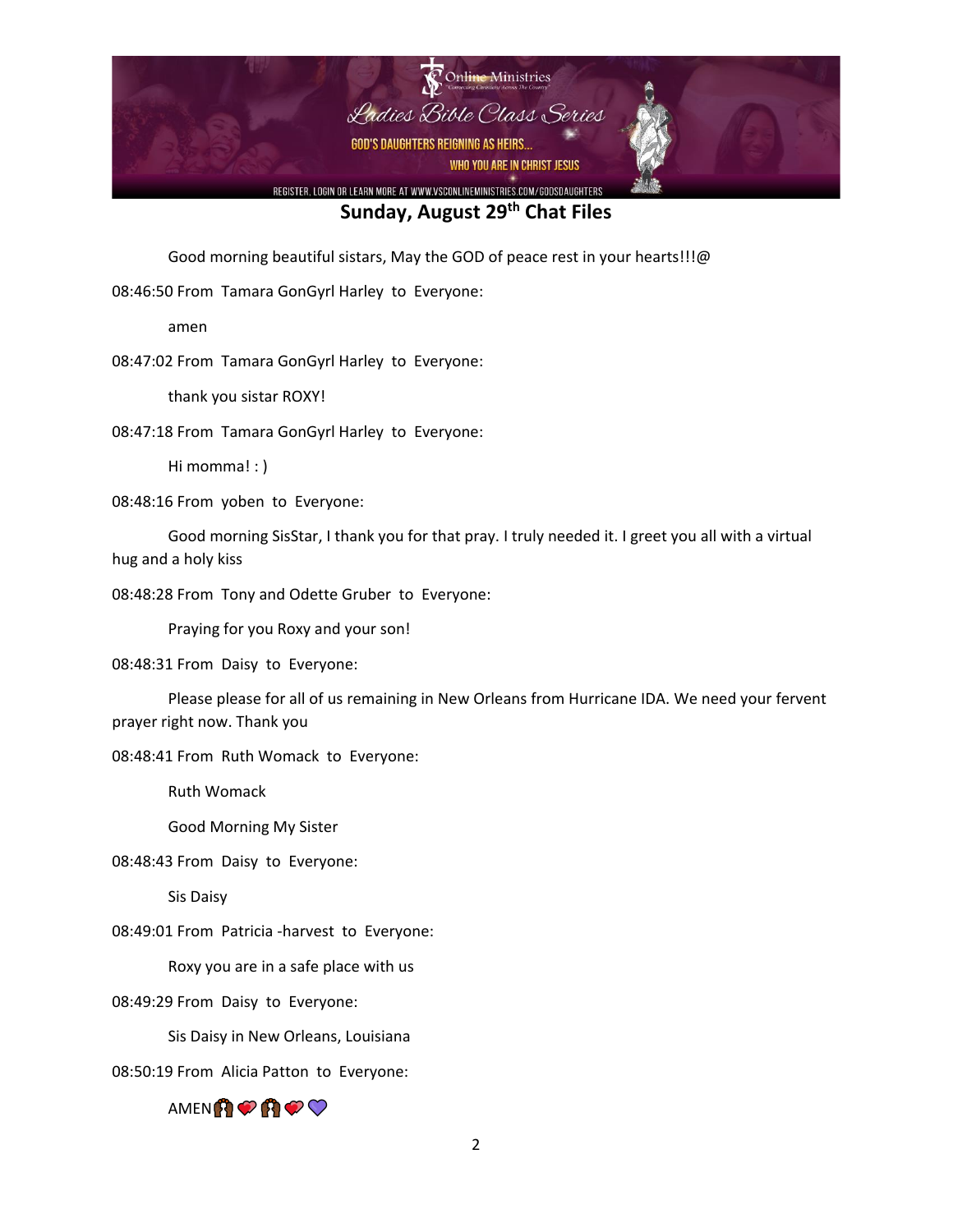

08:50:22 From Renee West to Everyone:

Yes God's got this HE IS SO AWESOME!!!

08:50:27 From Tony and Odette Gruber to Everyone:

Yes, God's got him!!!!!!!! You have to believe that and we do!!!!!!

08:50:29 From B. Bennett, to Everyone:

Thank you SisStar Roxy for your prayer. Thank all my SisStars, for your love and concern. We are definitely in dire need of comfort from Our Heavenly Father.

08:50:30 From Sister Parker to Everyone:

May the LORD we serve carry each of you through this hard time and give each family comfort. Love you all and keep each and everyone in prayers

08:51:06 From Delores Grimes to Everyone:

Last week Bro. Grimes was in a bad place physically, but thank God he is able to get out and go to worship service this morning. Thank God!

08:51:13 From Tamara GonGyrl Harley to Everyone:

my mom, Wanda Harley is on the zoom this morning!

08:51:51 From TUTU HAWK to Everyone:

Prayers for the Howard Family who's 7-year old granddaughter has terminal cancer and not doing well. Please pray for this family as they are facing such a ………

08:52:37 From Pat Black to Everyone:

Praying for my sisters Lord you know what they are going thru,holy spirit use Roxy and take her thru.

08:53:19 From Tamara GonGyrl Harley to Everyone:

Please pray for my mom, Wanda, and her sisters as they are waiting and extended long time to say farewell to their brother. Pray for supernatural relief from the pain in their hearts

08:53:27 From Teresa Finch to Everyone:

Pray for those that survived covid-19 but have problems still because of covid-19

08:53:33 From Amissa Green to Everyone: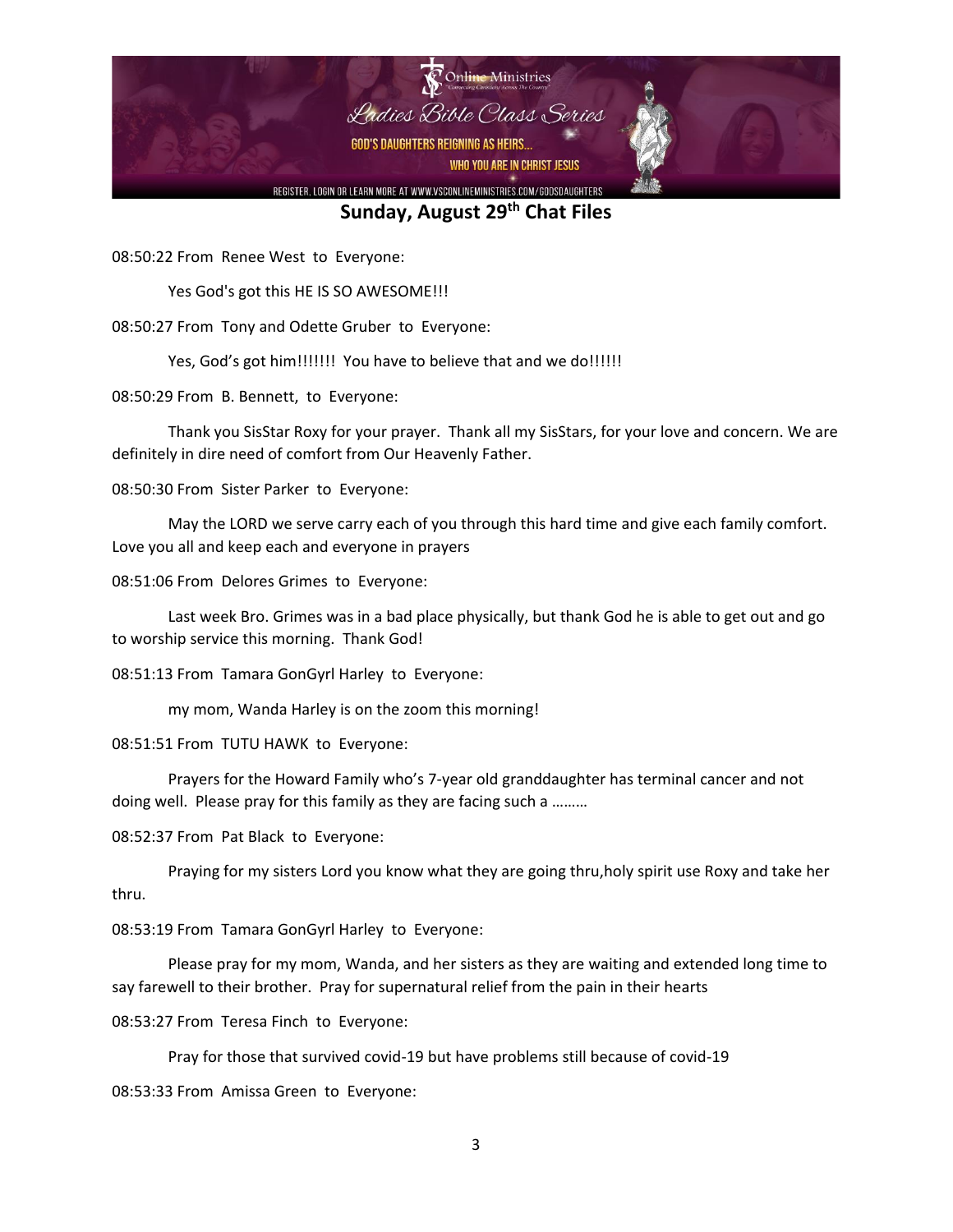

Prayers for the schools here in Tennessee many are closing due to COVID or flooding

08:54:31 From B. Bennett, to Roxy Hall(Direct Message):

SisStar Roxy, let the Holy Spirit continue to

be strong and Let Him Use You.

He will comfort you as He has being doing. 2 Chronicles 1:1-5

08:54:35 From Betty Jenkins to Everyone:

This is Wintertime 11 Sister BJ: please pray for my overall health and my mama

08:54:46 From Edwina Braswell to Everyone:

Asking prayers for my two brothers and for my entire family. also prayers for myself for strength, peace and comfort.

08:55:08 From yoben to Everyone:

Please keep me in pray. also pray for my daughter Nicole she was in a car accident. By Gods grace, mercy and favor her life was speared. the car is total. Pray for my daughter Erika as shes helping me.

08:55:34 From Tiffany Tunsil to Everyone:

Yes. Thank you Springtime Sistars  $\heartsuit$  For being support and strength!

08:59:29 From Lola Breeden 58 to Everyone:

Amen

09:00:00 From Alethia to Everyone:

Good Morning and Welcome!

09:00:05 From Renee West to Everyone:

Sis Harley thanks for joining us!

09:00:07 From Alicia Patton to Everyone:

WELCOME **OOO** 

09:00:10 From Delores Grimes to Everyone:

Welcome Sis. Harley.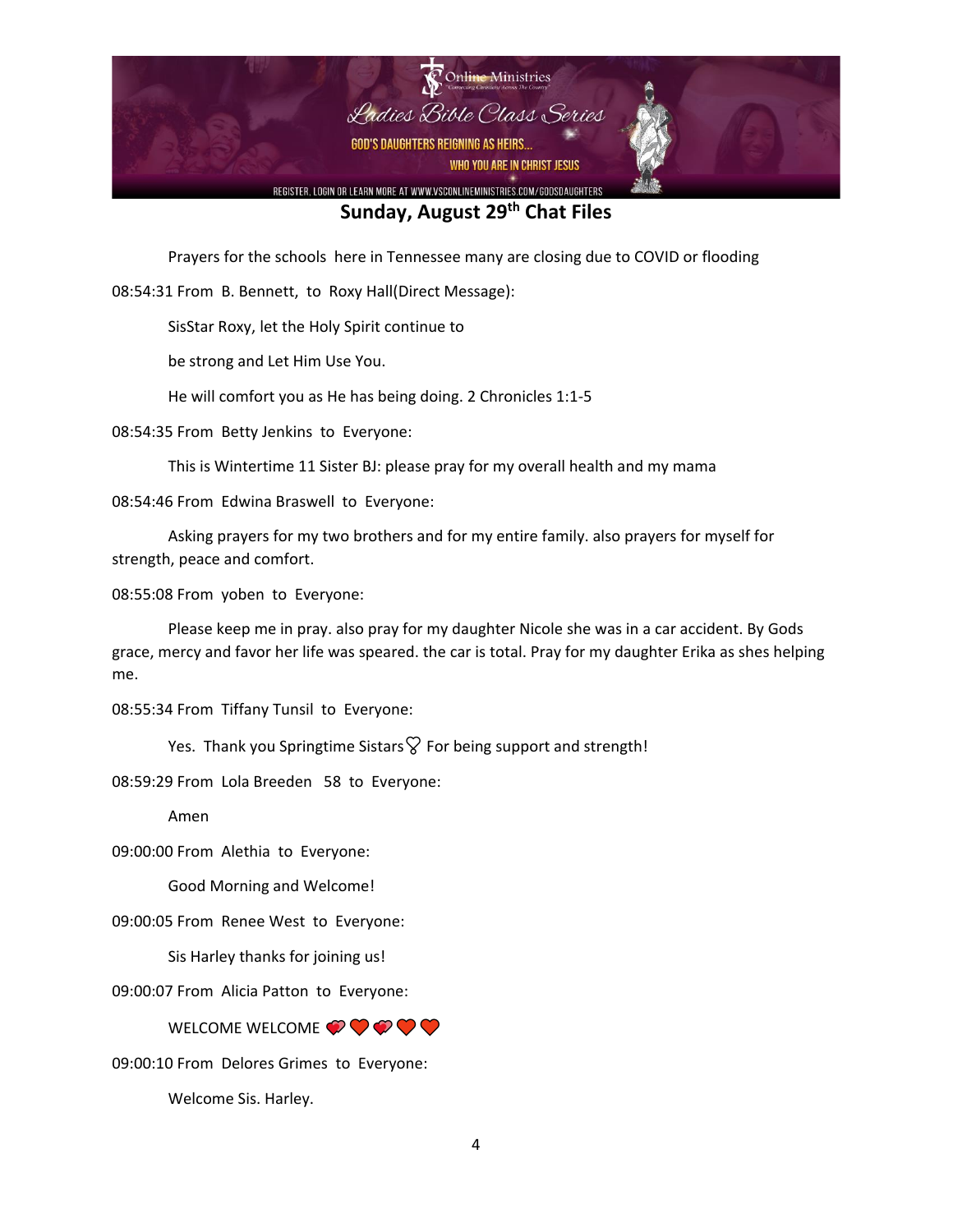

09:00:11 From Leontine to Everyone:

Welcome sis. Harley

09:00:32 From Terri Jackson Miller to Everyone:

Good morning SisStars! Welcome Sis. Harley!

09:00:39 From Patricia -harvest to Everyone:

Welcome Sistar Harley

09:00:41 From Carol Walker to Everyone:

Welcome new SisStars Sika is in & out with us too

09:01:07 From Meredith Stevenson to Everyone:

WELCOME SIS. HARLEY!<sup>2</sup>

09:01:49 From Lola Breeden 58 to Everyone:

Welcome !!!!

09:03:46 From B. Bennett, to Everyone:

Glory, hallelujah, SisStar Dye was challenged but the Spirit led her through. PTL

09:06:57 From BM to Everyone:

Come on Sis Dye

09:14:30 From TUTU HAWK to Everyone:

Welcome Sis. Harley

09:14:58 From Chariss Rausaw to Everyone:

welcome sis Harley

09:16:47 From Sister Parker to Everyone:

Hello SisStar Harley. Added you to my prayer list. May God carry through what you are going through. Agape

09:17:04 From Tiffany Tunsil to Everyone:

Come on Dr.Dye<sup>1</sup>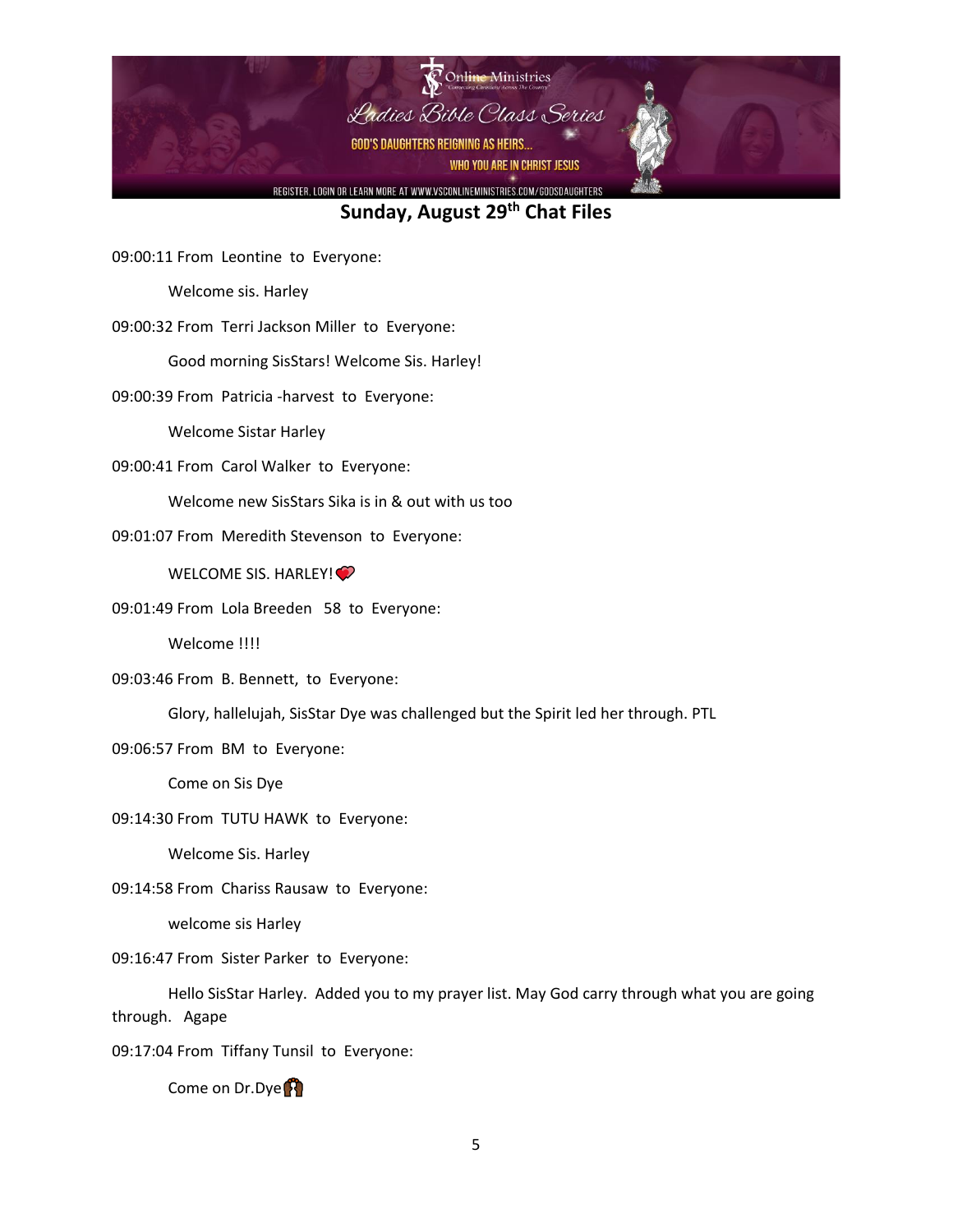

09:17:17 From Tiffany Tunsil to Everyone:

Welcome mama Harley

09:17:54 From Rosemary's iPhone to Everyone:

Speak Sis. Dye<sup>1</sup>

09:18:16 From Patricia -harvest to Everyone:

when not if!!

09:18:43 From Rosemary's iPhone to Everyone:

Come on Sis.Dye **(A) A) A)** 

09:19:36 From Leontine to Everyone:

how awesome to know that GOD is our strength

09:20:49 From Sister Parker to Everyone:

Change is gonna come

09:20:50 From Tamara GonGyrl Harley to Everyone:

STAY in the SHELTER of His GRACE

09:20:53 From Pat Black to Everyone:

Lord I will WAIT!

09:21:13 From BM to Everyone:

Lord have mercy! Troubles!!!

09:21:44 From Sister Parker to Everyone:

Temptation comes but

God gives us a way out

Let's seek that way

09:22:11 From Tamara GonGyrl Harley to Everyone:

though He slay me....YET shall I trust Him

09:22:31 From Camille Wilson to Everyone: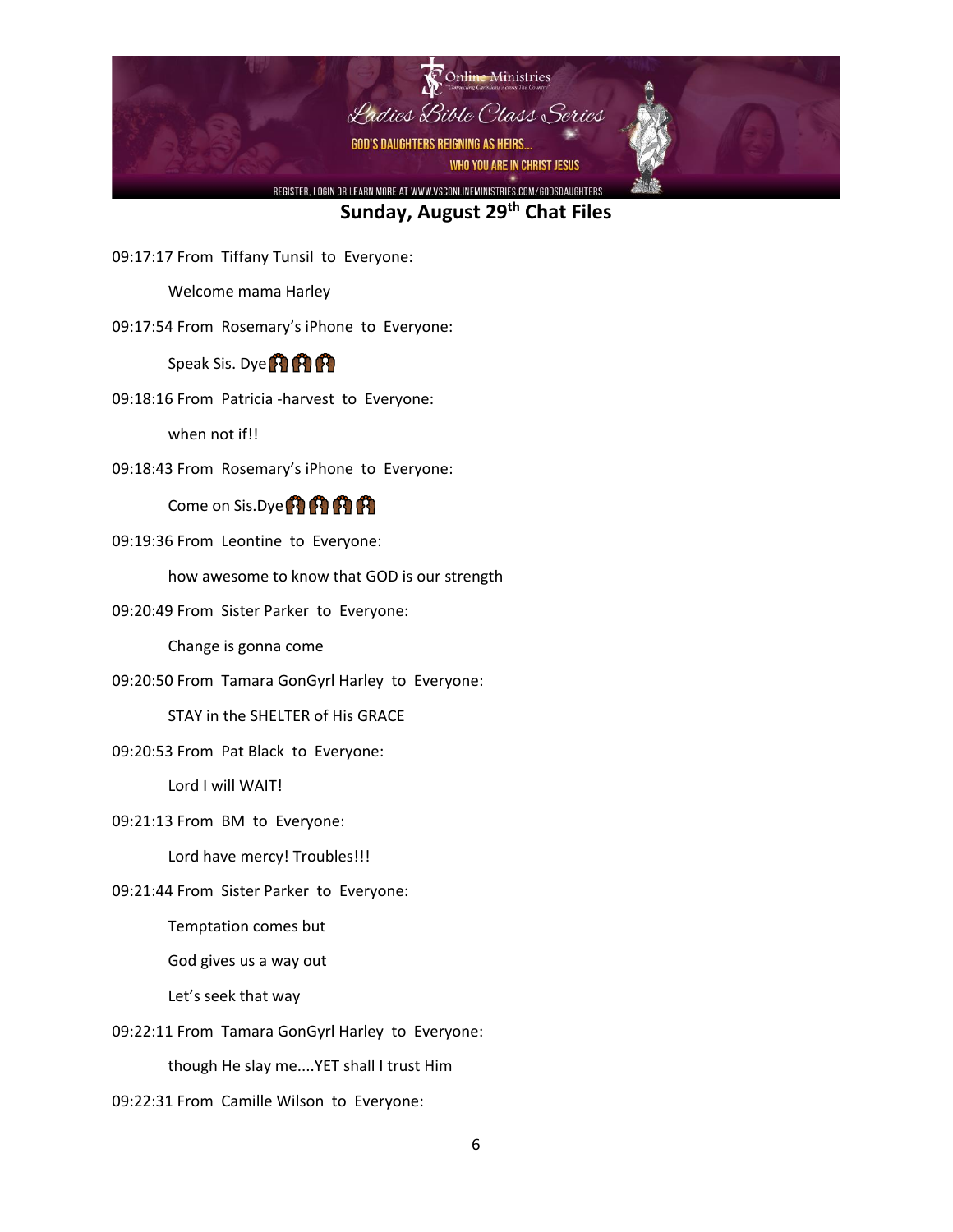

Father I turn to YOU and nothing else! I KNOW!!!

09:22:36 From Tiffany Tunsil to Everyone:

Not my will but thine Lord!

09:22:42 From Meredith Stevenson to Everyone:

ALL THINGS...

09:23:32 From Sister Parker to Everyone:

Yes not somethings but all things

09:24:04 From Tamara GonGyrl Harley to Everyone:

my big SISTER Shameka Chambers is on the zoom! Glory to God!

09:25:49 From Leontine to Everyone:

Welcome sis Shameka

09:30:47 From BM to Everyone:

I like that sis De. God is bigger then your storms and trouble.

09:31:05 From Tamara GonGyrl Harley to Everyone:

fix your focus

09:32:48 From Lola Breeden 58 to Everyone:

There's nothing too hard for God!

09:33:09 From Camille Wilson to Everyone:

I am the same in and out of the storm because My GOD is always with me! Praise God!!!

09:33:40 From BM to Everyone:

IN GOD'S GRACE!

09:33:41 From Alicia Patton to Everyone:



09:34:05 From Renee West to Everyone:

God is directing our path in every direction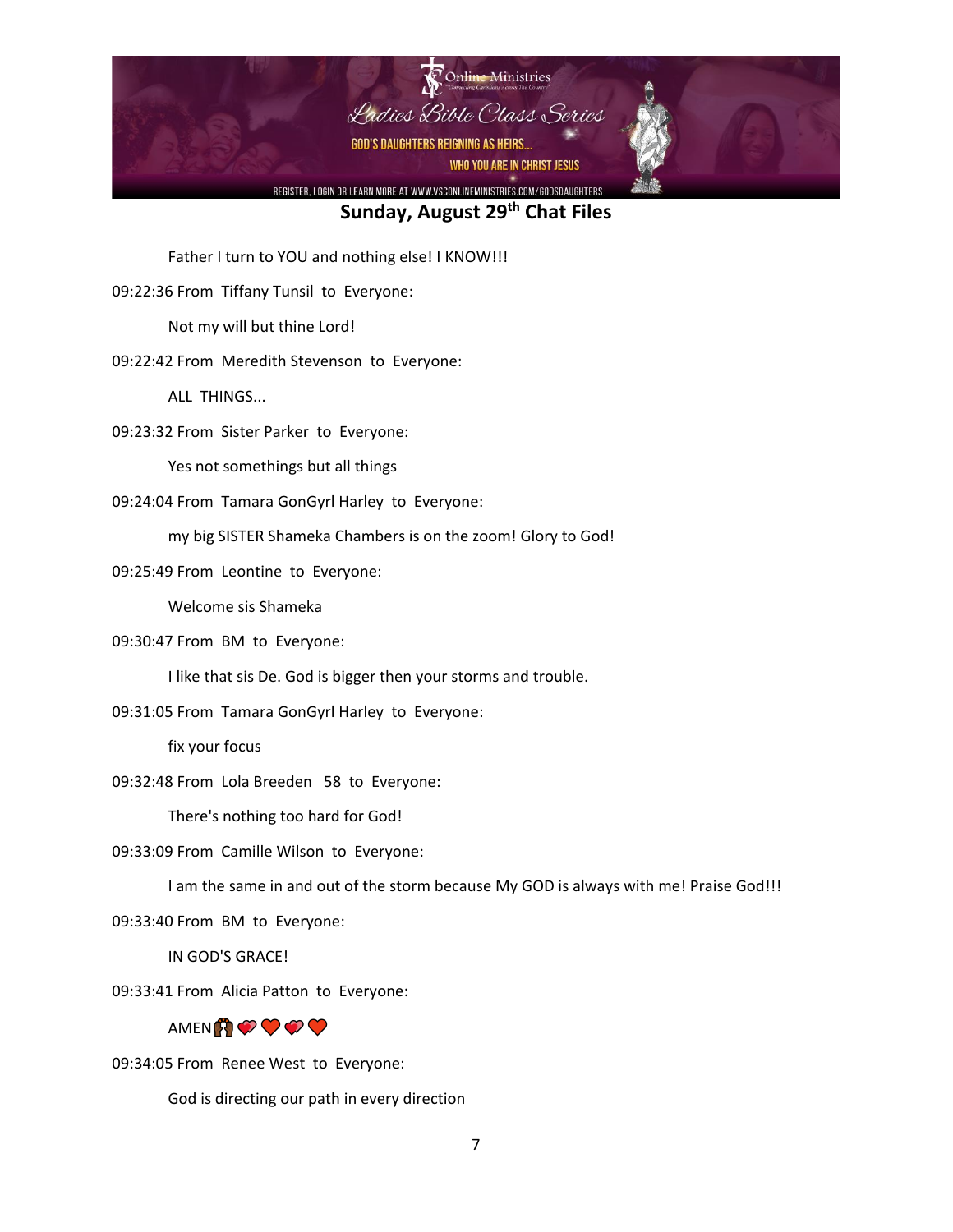

09:34:16 From Meredith Stevenson to Everyone:

OH THE GRACE OF GOD!!!!!!!!!!!!!!

09:34:33 From Leontine to Everyone:

Under the shadow of the almighty!

09:34:57 From Sister Parker to Everyone:

GOD HAS US COVERED ON EVERY LEANING SIDE

09:35:03 From Tamara GonGyrl Harley to Everyone:

I'm SAFE in His Arms

09:35:24 From Tamara GonGyrl Harley to Everyone:

He's all over me! And He's keeping me alive!

09:35:54 From Camille Wilson to Everyone:

HE shields me on EVERY side...He is my foundation that I stand on and my covering for all things that will fall on me! Thank you FATHER!

09:35:58 From Tamara GonGyrl Harley to Everyone:

the schemes of the devil- it's a scheme

09:36:01 From Leontine to Everyone:

We (I ) need to take the seat at the table that has been assigned to us (me).

09:36:03 From Terrie Miller to Everyone:

We NEVER stand alone. We stand on God's promises!

09:36:21 From Leontine to Everyone:

Dress ourselves in the spiritual clothing -

09:36:25 From Patricia -harvest to Everyone:

yes Sistar Dye!!

09:36:29 From Meredith Stevenson to Everyone:

JUST STAY IN YOUR SEAT, MEREDITH!!!!!!!!!!!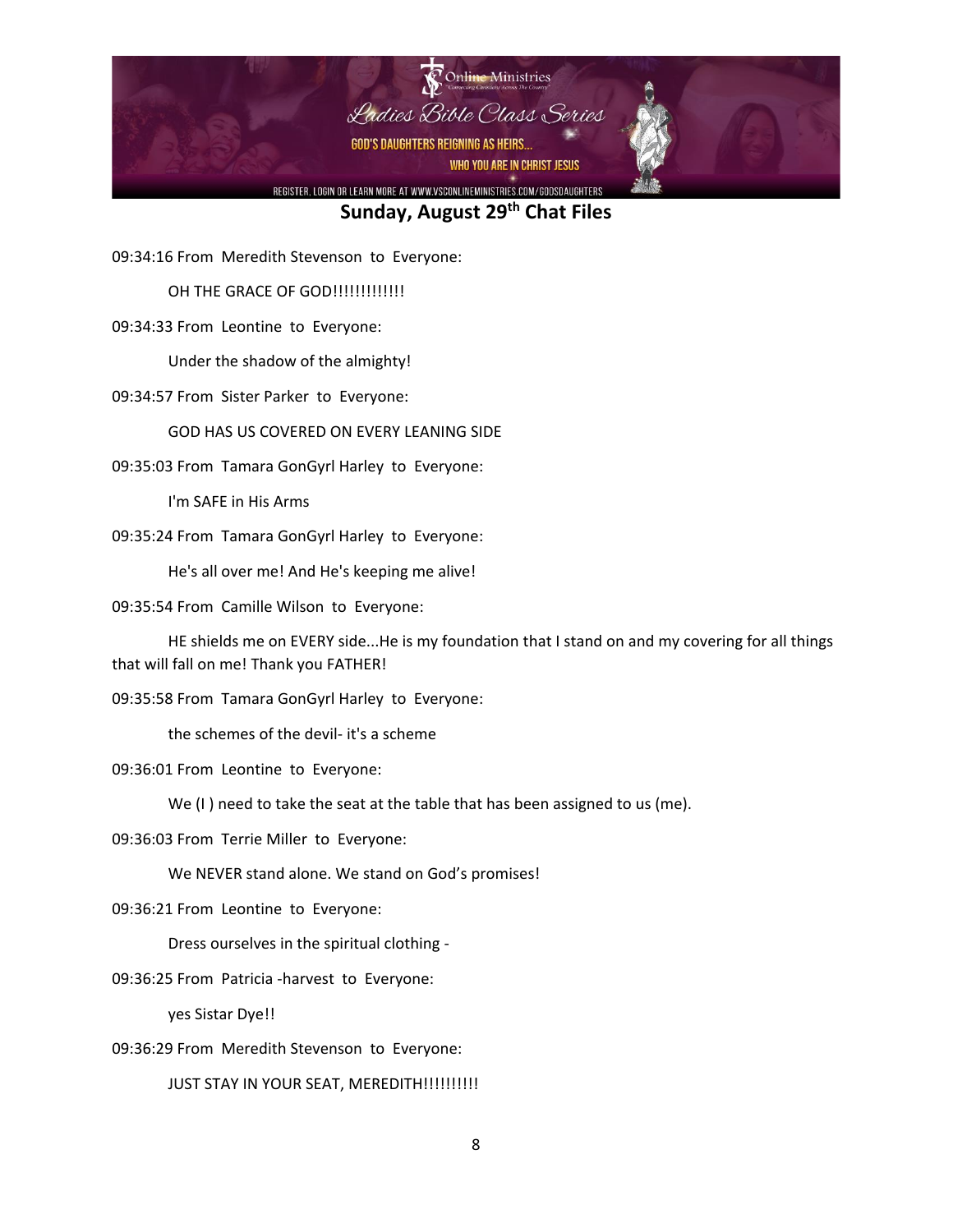

09:36:36 From carla to Everyone:

LORD LORD....

09:36:41 From Camille Wilson to Everyone:

Come on Dr. D!!!!

09:36:56 From Tiffany Tunsil to Everyone:

Standing on God promises that can not fail **[3]** ...My lawd ...Dr.Dye

09:37:13 From Renee West to Everyone:

We know the end--We are the victor through Jesus Christ

09:37:32 From BM to Everyone:

Come on sis Dye!

09:37:33 From Mary Christopher to Everyone:

Praise God for His provisions

09:37:37 From Lee's iPhone to Everyone:

Stand strong.. during the strong ! keep your vertical relationship with the Lord! Dr Dye Amen Amen Great lesson! Leatta Byrd

09:38:05 From BM to Everyone:

AWESOME Sis Dye!

09:38:05 From Tamara GonGyrl Harley to Everyone:

Trouble in my way... I have to cry sometimes

09:38:12 From Delores Grimes to Everyone:

Praise God!

09:38:16 From Sister Parker to Everyone:

Stay connected Stay Protection

09:38:18 From Abigail Prioleau to Everyone:

Thanks sister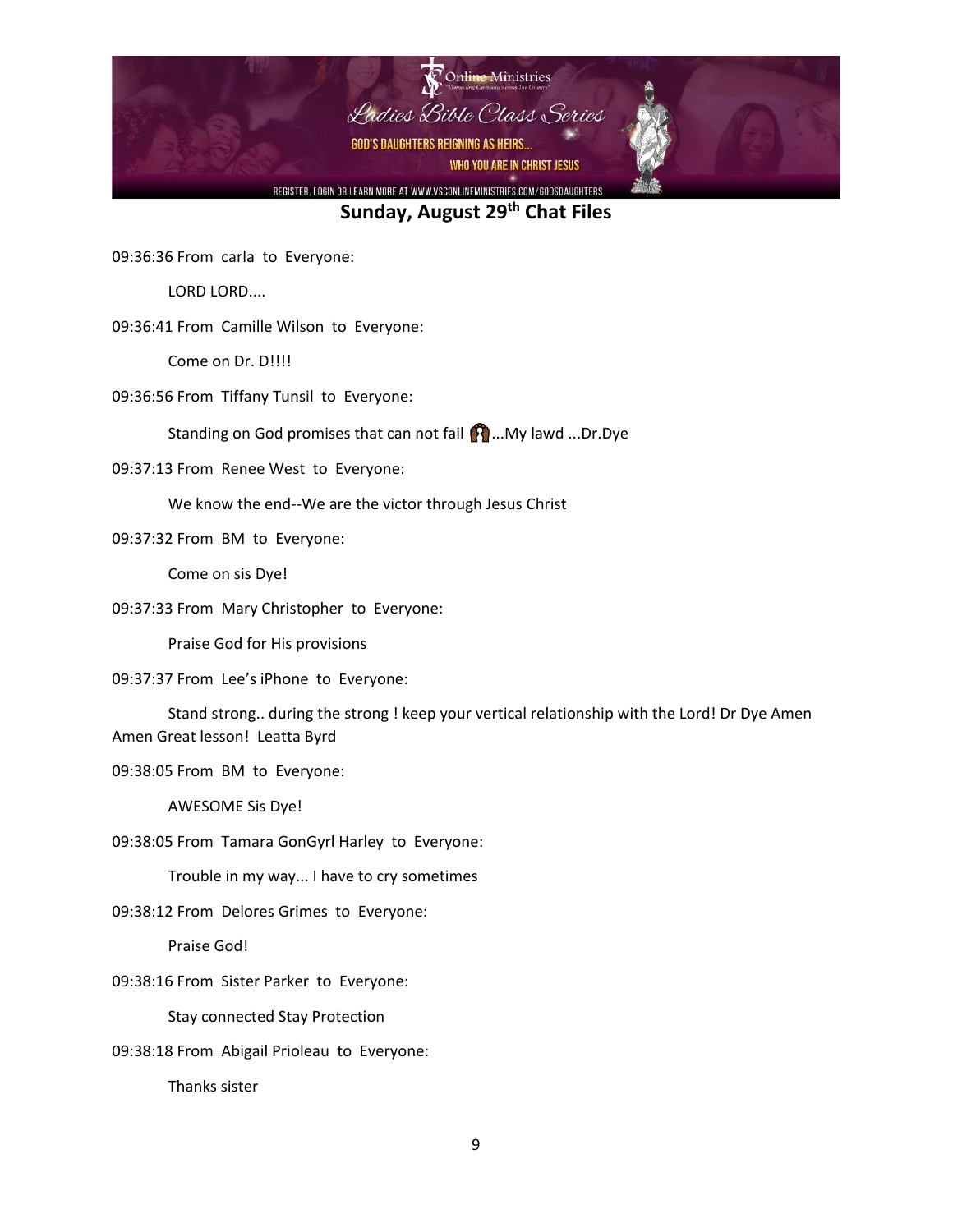

09:38:19 From Tamara GonGyrl Harley to Everyone:

but I know that Jesus He will fix it!!

09:38:22 From Alicia Patton to Everyone:

#### GLORY TO GOD THAK YOU DR DYE  $\heartsuit \heartsuit \heartsuit$

09:38:29 From Sister Parker to Everyone:

Great Dr Dye

09:38:36 From Pat Black to Everyone:

God bless you Sis Dye

09:38:40 From Tamara GonGyrl Harley to Everyone:

yes dr. Dye I know that release after you pour out

09:38:41 From Sherita Lyles to Everyone:

Sit in the seat that is prepared for you at the table.

09:38:42 From yoben to Everyone:

AMEN AMEN AMEN

09:39:05 From Tanya L. Tibby, LCSW to Everyone:

Powerful Dr. Dye! I pray for you everyday

09:39:07 From Tiffany Tunsil to Everyone:

God we thank you! Dr.Dye you were sho nuff led by the Holy Spirit. Thank you

09:39:08 From Alethia to Everyone:

Thank you for the lesson, takeaway - God has prevision and gives provision

09:39:09 From Daisy to Everyone:

Phenomenal

09:39:09 From Lynne Burks to Everyone:

Thank you Dr. Dye.

09:39:14 From Chariss Rausaw to Everyone: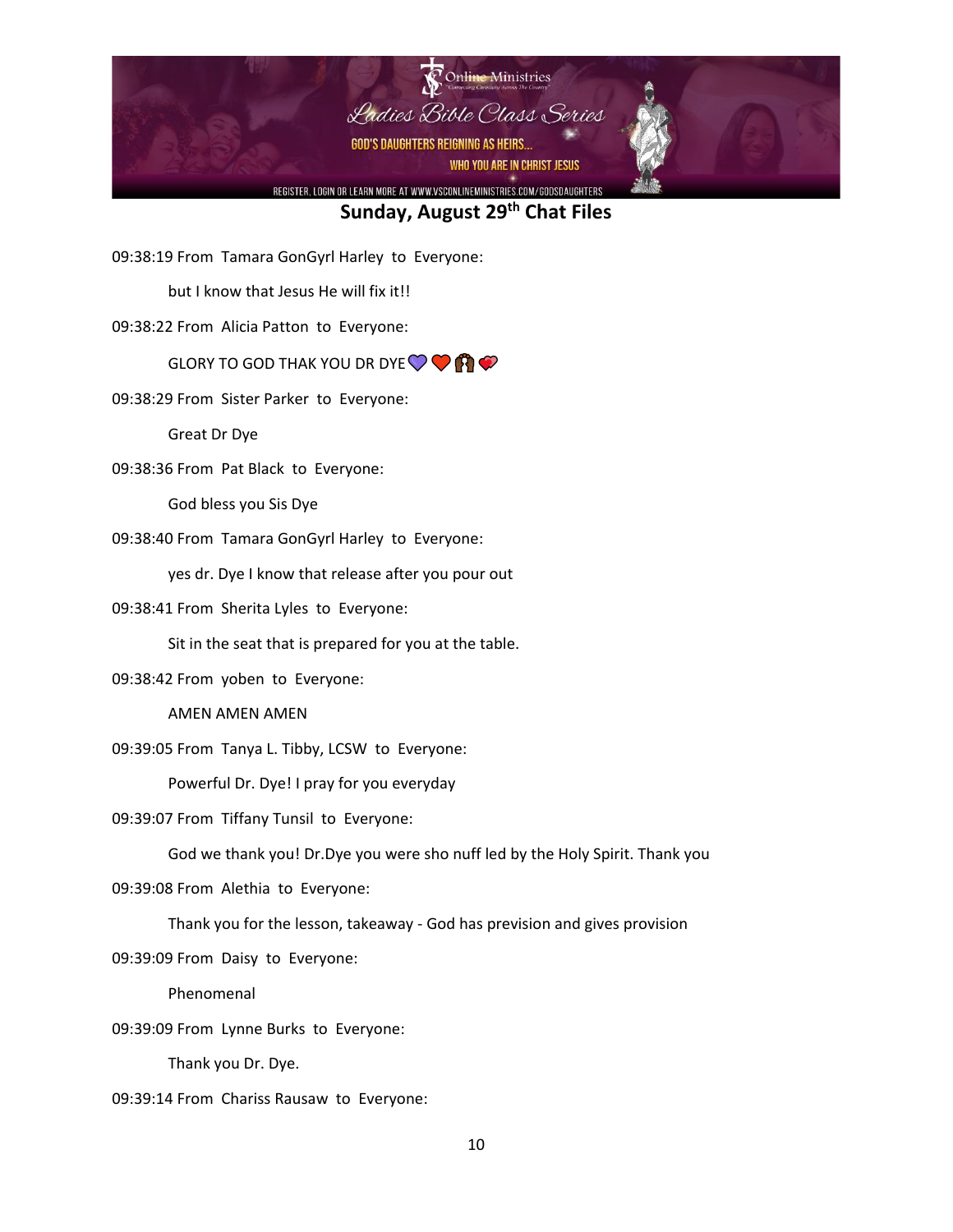

amen bless you dr. dye

09:39:22 From Connie Rivers to Everyone:

Amen Sis Dye. God bless you!!

09:42:14 From Patricia -harvest to Everyone:

Prayers for Tamirra

09:43:16 From Vanessa Folsom to Everyone:

Rachel Simmons 83 needs to be in the Winter Group

09:46:59 From Tanya L. Tibby, LCSW to Everyone:

Since God is our Heavenly Father. Like a parent does

he send trouble because of disobedience? Why is there always trouble in my like?

09:51:13 From Carol Walker to Everyone:

Odette Remember that 50's or 60's song " its my party and I'll Cry if I want to." It's My life and I will cry If i want too. Tears are cleansing.

09:57:41 From Patricia -harvest to Everyone:

some times your life is just "Jobbed Up

09:57:44 From Tanya L. Tibby, LCSW to Everyone:

Thank you SisStars…I love you. So happy I'm still standing vertical and came here today.

09:58:04 From Sister Parker to Everyone:

Trouble is to build our faith

09:58:05 From Leontine to Everyone:

You are loved sis Tanya

09:59:15 From Carol Walker to Everyone:

Love you equally SisStar Tanya. God's got this too!

10:01:59 From Pat Black to Everyone:

Got to go,asking prayer for my granddaughter shipped to Afghanistan love you my sisters.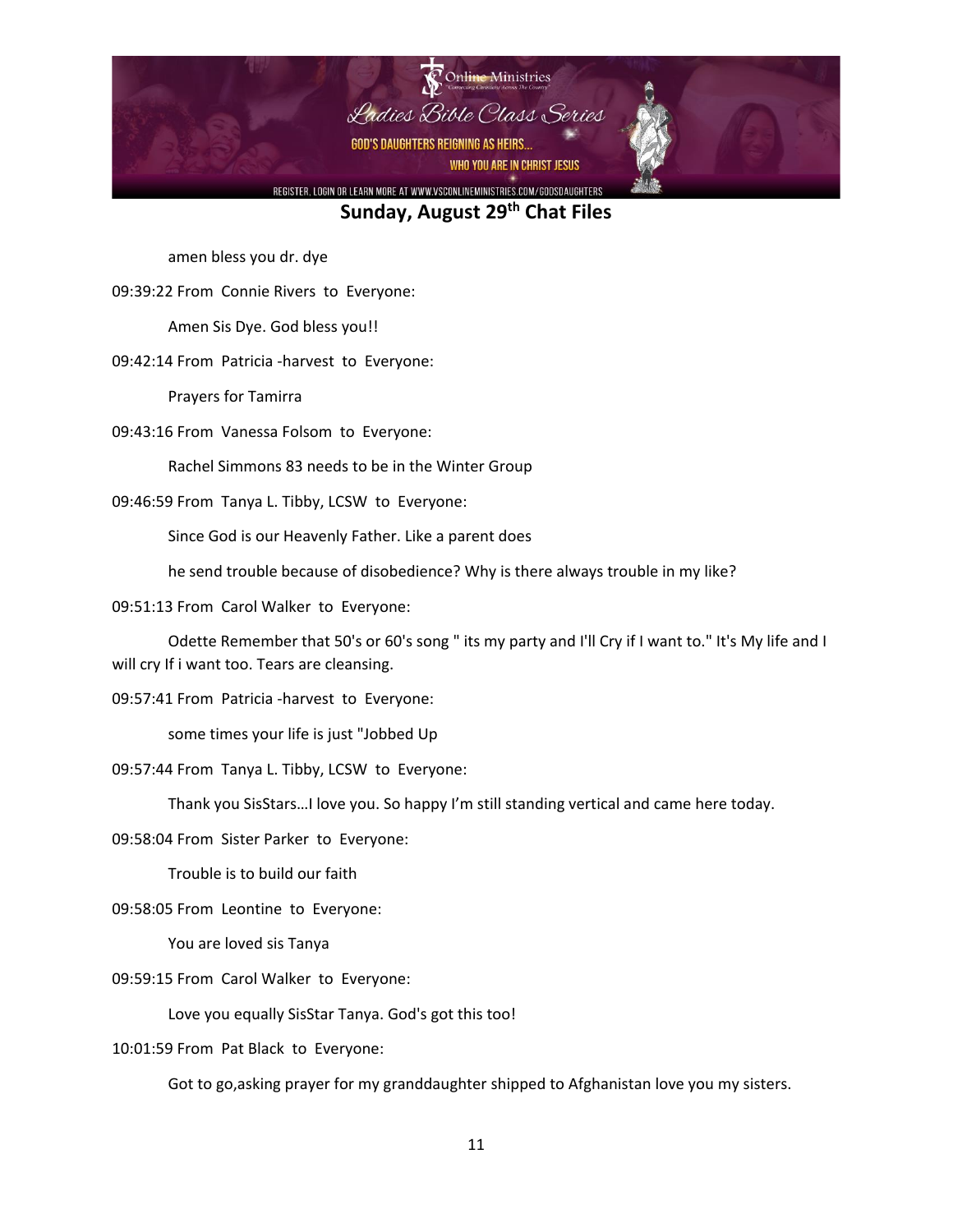

10:03:02 From Vanessa Folsom to Everyone:

**A** Mama Pat

10:03:27 From BM to Everyone:

Praying Sis Pat

10:03:56 From Leontine to Everyone:

Hugs to you too Roxy!!!

10:04:06 From BM to Everyone:

So True sis Roxy!

10:04:14 From yoben to Everyone:

I NEEDED THIS SISSTAR!!!!

10:04:31 From Leontine to Everyone:

Love to you Tamara - tears of comfort

10:04:31 From Rosemary's iPhone to Everyone:

Hey my Merrideth

10:04:36 From Pat Black to Everyone:

Thank God for our sisterhood

10:04:55 From Carol Walker to Everyone:

Sika C W Smith on Facebook. Find her and send a PM. She is not on Right now. Thank you ladies in Springtime.

10:05:46 From Chariss Rausaw to Everyone:

yes maam momma Walker

10:07:58 From Pat Black to Everyone:

Praying for my sisters so hard to leave but I got to go

10:09:02 From Belinda Nelson to Everyone:

Thank you, SisStars! Blessings to you all!!!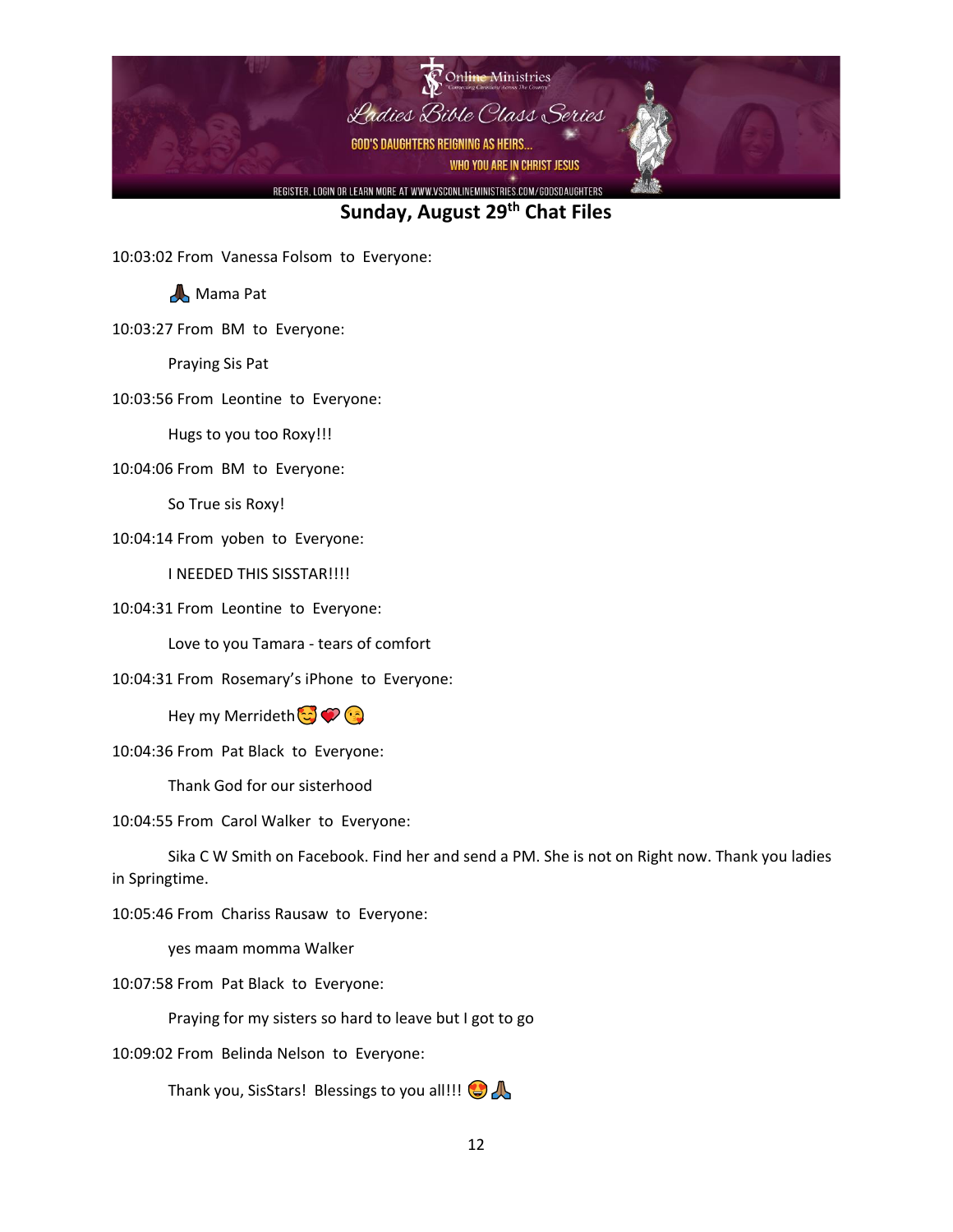

10:10:00 From Alethia to Everyone:

Thank you for this ministry, praying for you, I always feel blessed by being here

10:11:19 From Sister Parker to Everyone:

I just want to say we need to pray for the caregivers. It is a lot for them as they go through what they are going through.

10:11:41 From Tanya L. Tibby, LCSW to Everyone:

Daisy for you and your family and NOLA

10:11:56 From Leontine to Everyone:

Sis Daisy, we are asking GOD for divine covering and healing.

10:14:48 From yoben to Roxy Hall(Direct Message):

I have been in the pysch hospital 4 times

10:14:56 From Sister Parker to Everyone:

God wants us to FELLOWSHIP.

10:15:22 From Leontine to Everyone:

Love thy neighbor as thyself - we should be caring for each other.

10:16:06 From yoben to Everyone:

AMEM AMEN AMEN

10:21:02 From Tamara GonGyrl Harley to Everyone:

my mom's back on

10:25:09 From Patricia -harvest to Everyone:

text affirmation me please

10:26:42 From Alethia to Everyone:

Thank you for sharing and loving every week. Praying for you, this is certainly a safe space, so many people need a safe space. You sistars have a beautiful Sunday!

10:28:13 From Patricia -harvest time to Everyone:

my daughter tamirra and her family